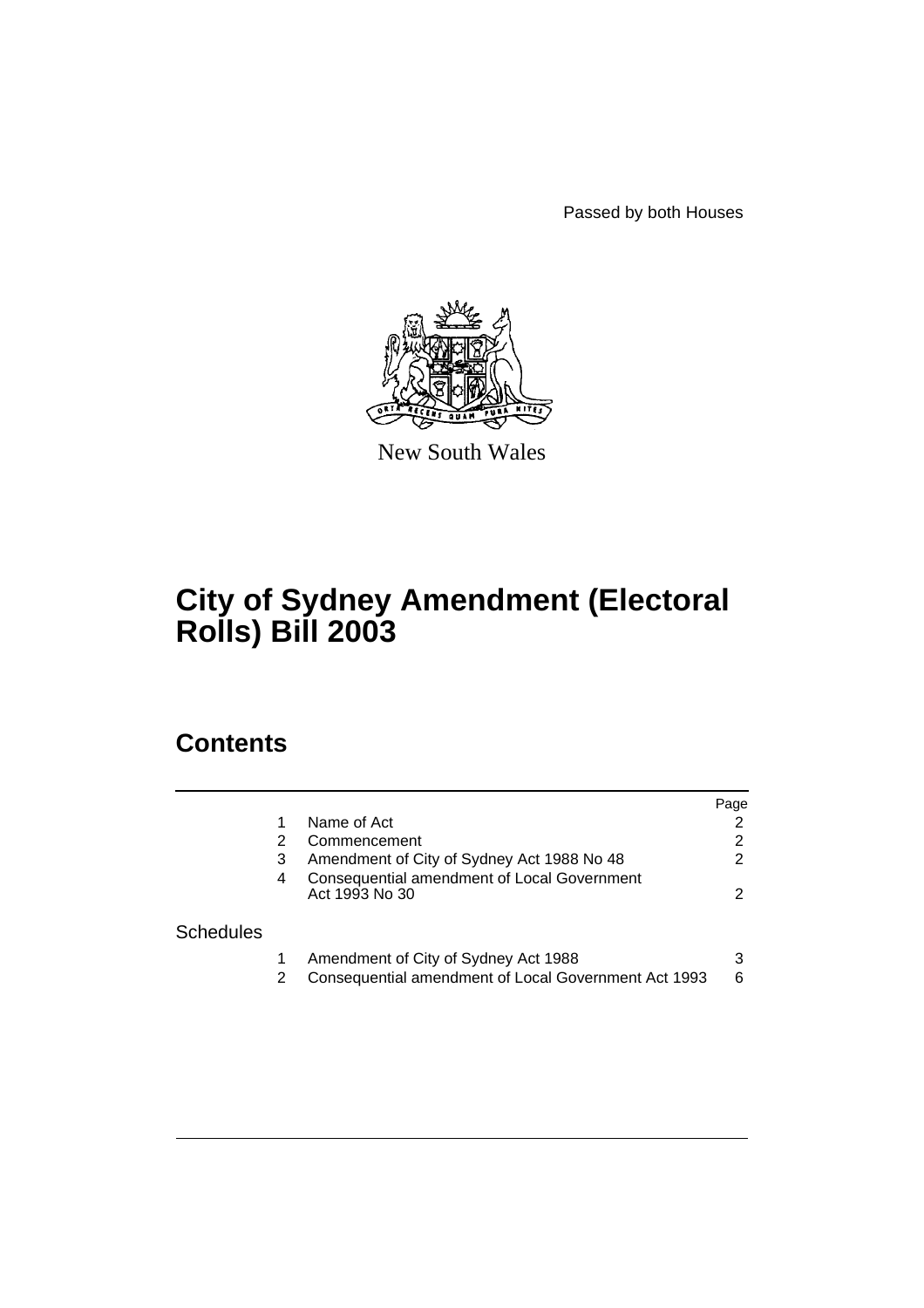*I certify that this PUBLIC BILL, which originated in the LEGISLATIVE COUNCIL, has finally passed the LEGISLATIVE COUNCIL and the LEGISLATIVE ASSEMBLY of NEW SOUTH WALES.*

*Legislative Council 2003* *Clerk of the Parliaments*



New South Wales

# **City of Sydney Amendment (Electoral Rolls) Bill 2003**

Act No , 2003

An Act to amend the *City of Sydney Act 1988* and the *Local Government Act 1993* to make further provision for electoral rolls in connection with elections for the Council of the City of Sydney; and for other purposes.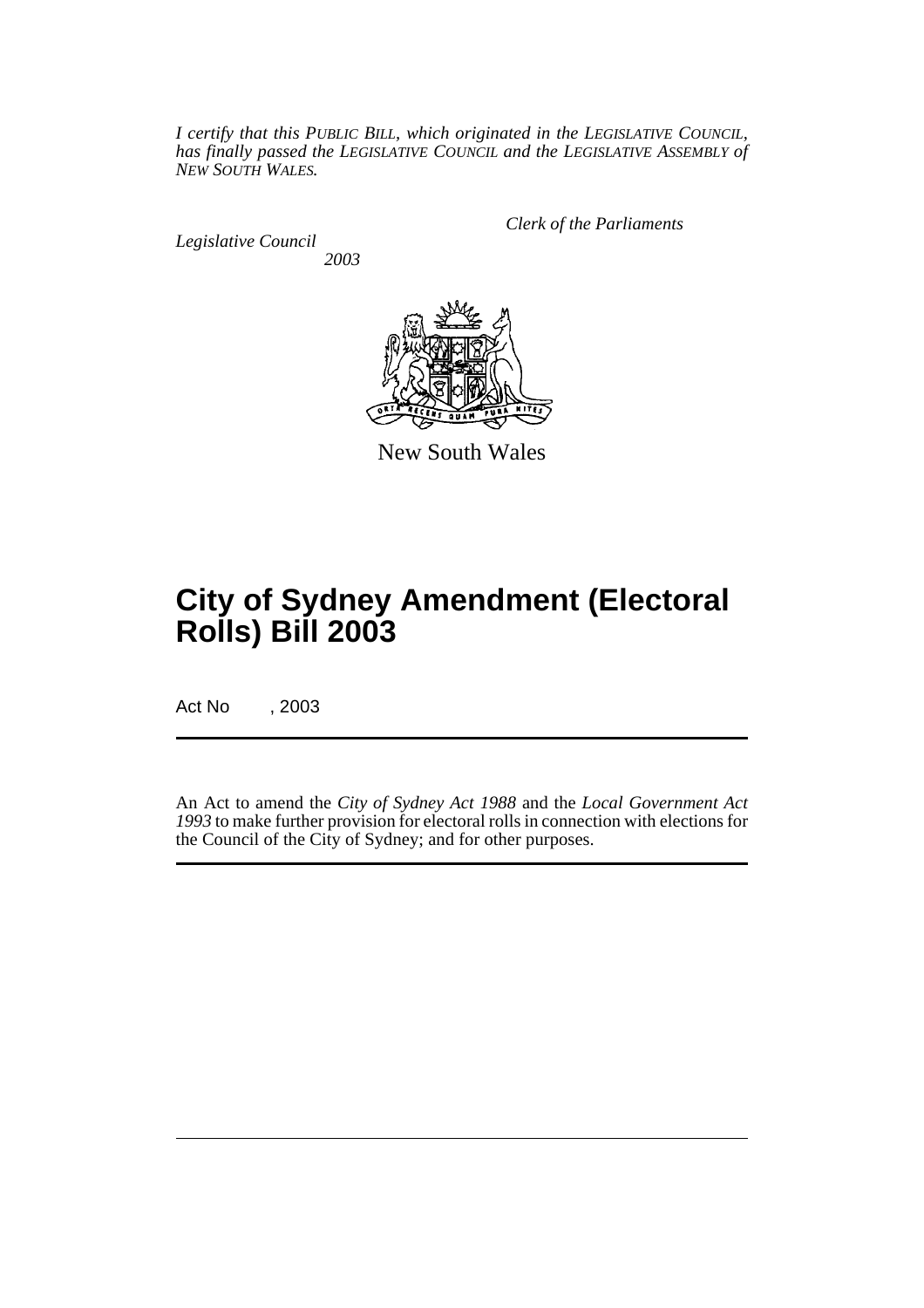# <span id="page-2-0"></span>**The Legislature of New South Wales enacts:**

# **1 Name of Act**

This Act is the *City of Sydney Amendment (Electoral Rolls) Act 2003*.

#### <span id="page-2-1"></span>**2 Commencement**

This Act commences on a day or days to be appointed by proclamation.

## <span id="page-2-2"></span>**3 Amendment of City of Sydney Act 1988 No 48**

The *City of Sydney Act 1988* is amended as set out in Schedule 1.

## <span id="page-2-3"></span>**4 Consequential amendment of Local Government Act 1993 No 30**

The *Local Government Act 1993* is amended as set out in Schedule 2.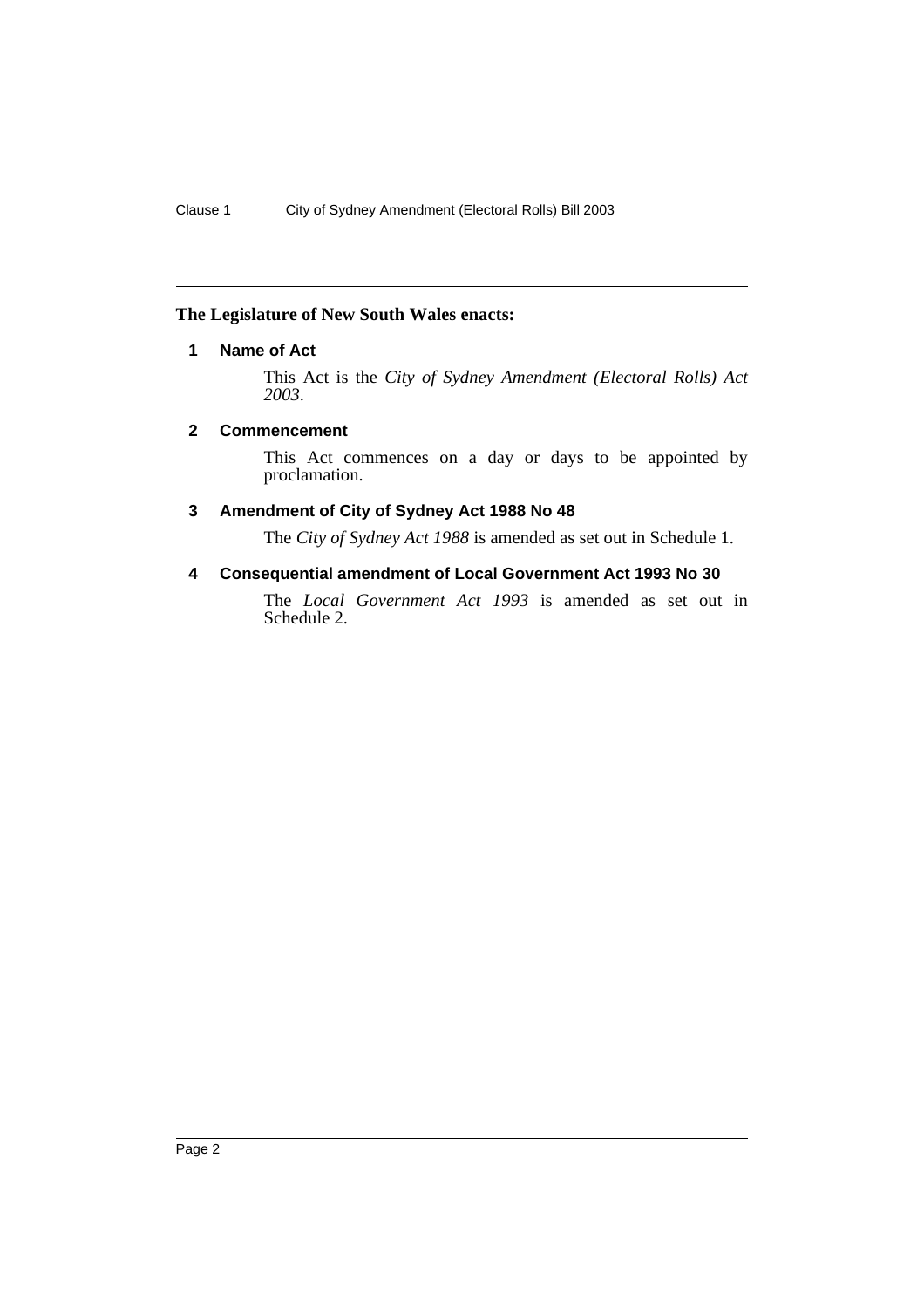Amendment of City of Sydney Act 1988 Schedule 1

# <span id="page-3-0"></span>**Schedule 1 Amendment of City of Sydney Act 1988**

(Section 3)

#### **[1] Section 14 Definitions**

Insert "in the City of Sydney" after "all land" in section 14 (1) (e).

#### **[2] Sections 18A–18C**

Omit section 18A. Insert instead:

#### **18A Electoral Commissioner to prepare roll of non-resident owners and roll of occupiers and ratepaying lessees**

- (1) Not later than the closing date for an election, the Electoral Commissioner is to prepare and confirm the following rolls for the election:
	- (a) *the roll of non-resident owners of rateable land*, being a roll of persons who are entitled to be enrolled as electors as owners of rateable land in the City of Sydney and have applied for the inclusion of their names on the roll for the election,
	- (b) *the roll of occupiers and ratepaying lessees*, being a roll of persons who are entitled to be enrolled as electors as ratepaying lessees or occupiers of rateable land in the City of Sydney and have applied for the inclusion of their names on the roll for the election.
- (2) A roll prepared under this section lapses after the election for which it is prepared.
- (3) Sections 299 and 300 of the Principal Act do not apply to any election for the City of Sydney.
- (4) References in section 301 of the Principal Act to the nonresidential roll prepared and confirmed under section 299 for the area and the roll of occupiers and ratepaying lessees prepared and confirmed under section 300 for the area are in the operation of that section in respect of the City of Sydney to be read as references to, respectively, the roll of nonresident owners of rateable land prepared and confirmed under this section and the roll of occupiers and ratepaying lessees prepared and confirmed under this section.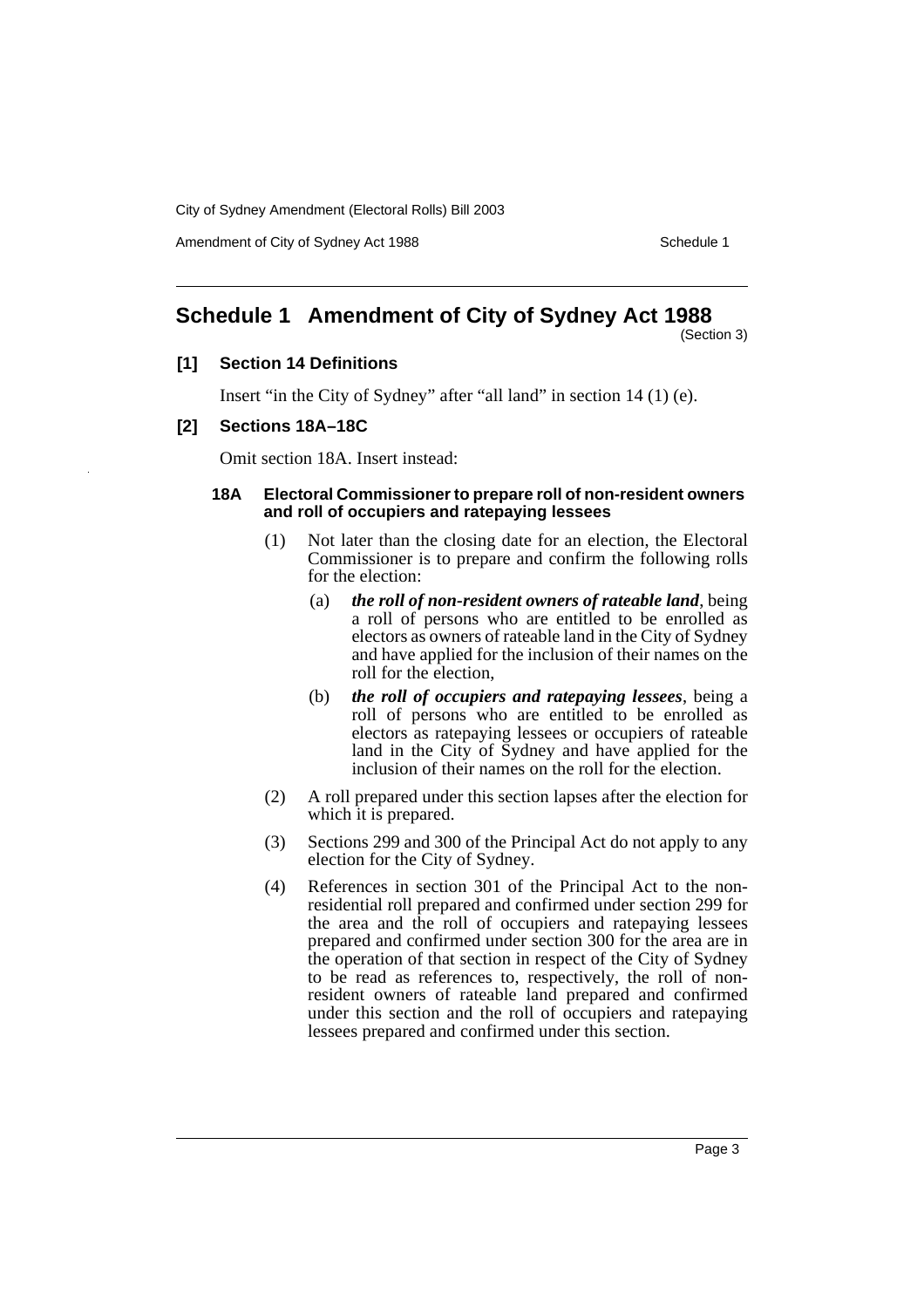Schedule 1 Amendment of City of Sydney Act 1988

(5) References in Division 2 of Part 6 of Chapter 10 of the Principal Act to the general manager are in the operation of that Division in respect of the City of Sydney to be read as references to the Electoral Commissioner.

#### **18B Enrolment letter**

- (1) The Electoral Commissioner must, at least 90 days before the closing date for an election (the *proposed election*) for the City of Sydney, send an enrolment letter addressed:
	- (a) to each person whose name appeared on a nonresidential roll prepared and confirmed for the previous election, at the address of the person appearing on the roll, and
	- (b) to each corporation or firm that nominated a person as an elector for the previous election, at the address of the corporation or firm appearing on the form of nomination.
- (2) *An enrolment letter* is a letter stating the following:
	- (a) that an election for the City of Sydney is to be held,
	- (b) the date the election is to be held,
	- (c) that the person the enrolment letter is addressed to may be entitled to be enrolled as an elector on the roll of nonresident owners of rateable land or the roll of occupiers and ratepaying lessees, or to nominate a person to be so enrolled, for the election,
	- (d) that a person will not be enrolled on such a roll unless inclusion on the roll is applied for before the date prescribed for the closing of the roll of electors for the election,
	- (e) the date prescribed for the closing of the roll of electors for the election.
- (3) The lapsing of a non-residential roll after the election for which it was prepared does not prevent or otherwise affect use of the roll for the purposes of this section.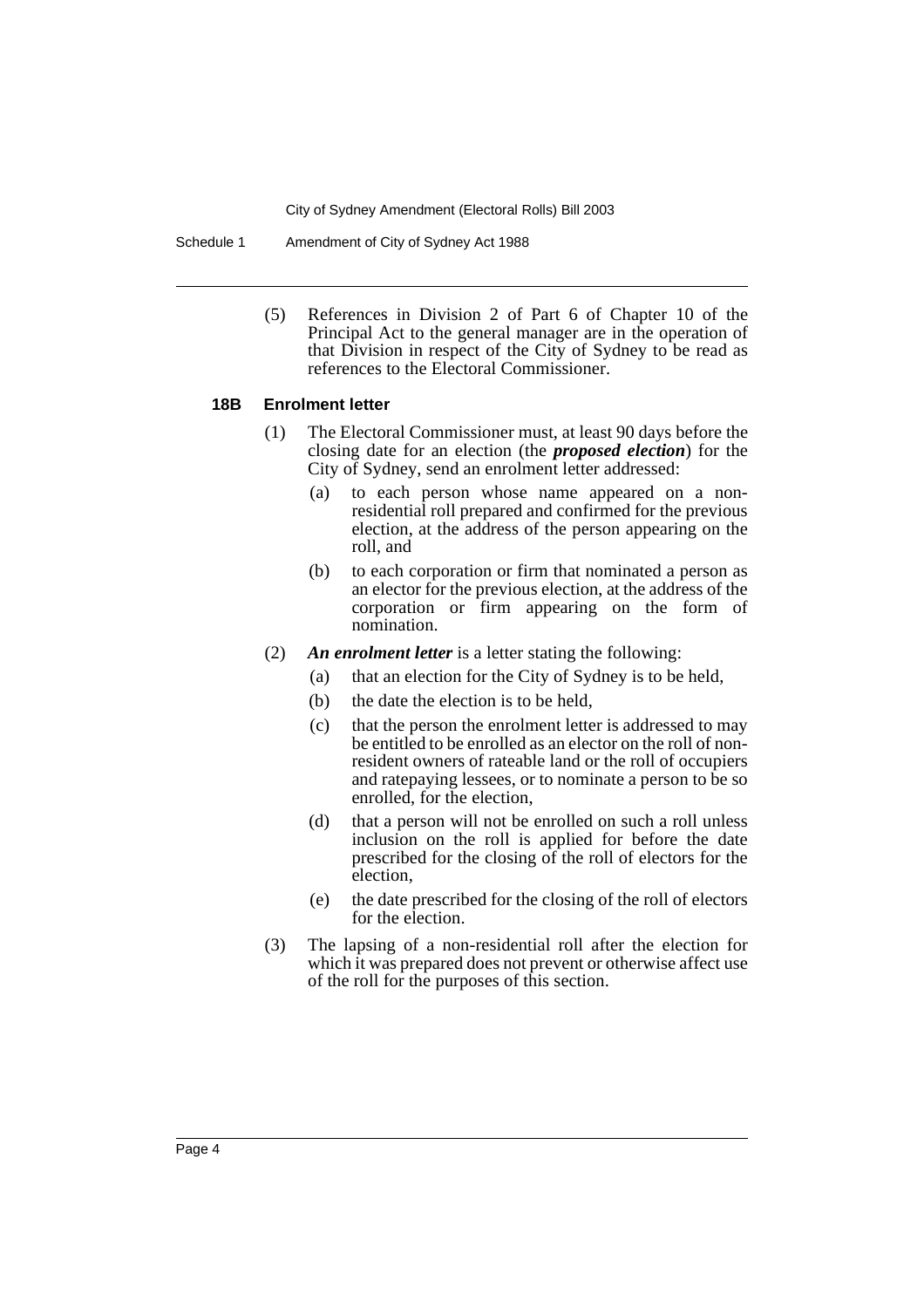Amendment of City of Sydney Act 1988 Schedule 1

(4) In this section and clause 31 of Schedule 3:

*closing date* for an election has the same meaning as it has in the Principal Act.

*non-residential roll* means the roll of non-resident owners of rateable land or the roll of occupiers and ratepaying lessees.

*previous election* in relation to a proposed election means the last election for the City of Sydney held before the proposed election, whether the last election was an ordinary election, a by-election or other kind of election.

## **18C Costs in relation to electoral rolls**

The costs of the Electoral Commissioner with respect to the preparation of rolls under section 18A, including the costs with respect to the sending of enrolment letters under section 18B, are to be met by the City Council and are recoverable from the Council as a debt. Any dispute as to the amount of those costs is to be determined by the Director-General of the Department of Local Government.

# **[3] Schedule 3 Savings, transitional and other provisions**

Insert after clause 30:

# **Part 9 Provision consequent on enactment of City of Sydney Amendment (Electoral Rolls) Act 2003**

## **31 Electoral rolls prepared before commencement of City of Sydney Amendment (Electoral Rolls) Act 2003**

A reference in section 18B to a non-residential roll prepared and confirmed for a previous election extends to a roll prepared and confirmed for an election for the City of Sydney under section 299 or 300 of the Principal Act before the commencement of section 18B.

# **[4] The whole Act**

Omit "ratable" wherever occurring. Insert instead "rateable".